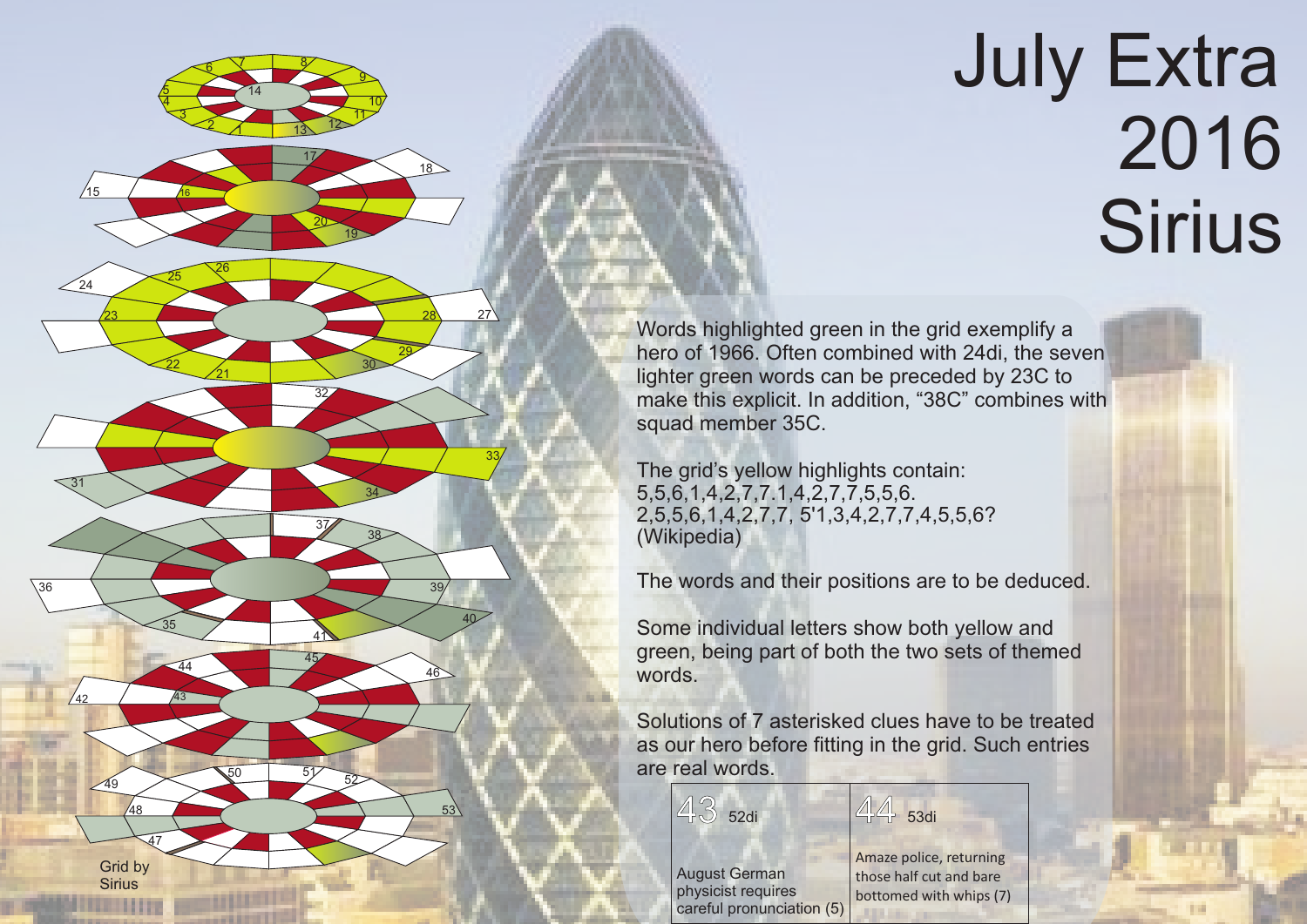| <b>MON</b>                                                                     | <b>TUES</b>                                                                                     | <b>WED</b>                                                                    | <b>THURS</b>                                                                                           | <b>FRI</b><br><b>SAT</b>                                          |                                                                           | <b>SUN</b>                                                                        |  |
|--------------------------------------------------------------------------------|-------------------------------------------------------------------------------------------------|-------------------------------------------------------------------------------|--------------------------------------------------------------------------------------------------------|-------------------------------------------------------------------|---------------------------------------------------------------------------|-----------------------------------------------------------------------------------|--|
| 38<br>46di                                                                     | $3948$ up-3                                                                                     | 40<br>49di                                                                    | 41<br>50C                                                                                              | $42$ 50di                                                         | $1d-2$                                                                    | 2 <sub>2di</sub>                                                                  |  |
| One's kite flying - Hurst<br>or Hunt perhaps (7)                               | <b>Mysterious Nancy</b><br>taking top off to get wind<br>back briefly (3)                       | Left Scot absorbing<br>directions for type of<br>binomial nomenclature<br>(7) | What amorous<br>footballer might do with<br>Gregory's girl? (4,1,4,2)                                  | They might drop down<br>bending in Gents (5)                      | Model of excellence in<br>rest and relaxation (2)                         | Live squalidly with<br>serviceman in Great<br>Depression (3,2)                    |  |
| 3 3d, 47C                                                                      | $4$ 4di                                                                                         | $5_{5d-3}$                                                                    | $6_{6d-2}$                                                                                             | $\overline{\phantom{a}}$<br>7di                                   | $\left(\text{Collins}\right)$<br>8<br>8d-5                                | 9<br><b>9d</b>                                                                    |  |
| Setter very excited with<br>no change in charges<br>(11)                       | Hamlet perhaps rolled<br>on dusky maiden's<br>thigh? $(5)$                                      | Liverpool fans quiet<br>after knockout (3)                                    | Drake starts to give little<br>quack $(2)$                                                             | Scary Edgar astride<br>charger perhaps with<br>armed bullhead (5) | Ales Elesa brewed (5)                                                     | Final comment - trumpet<br>from behind! (7)                                       |  |
| $($ Journal of $)$<br>10<br>$10d - 4$<br>Virology                              | 11<br>$11di*$                                                                                   | $12_{14d}$                                                                    | 13<br>15di                                                                                             | 14<br>17di                                                        | $15$ 18di                                                                 | $16$ 19di <sup>*</sup>                                                            |  |
| Exercises loud and hard<br>in such cells harbouring<br>HIV(4)                  | Archer who went down<br>screaming after<br>repeatedly pinching Ms<br>Lawson's buns (5)          | Grandma's family has a<br>high profile in The City<br>(7)                     | Bill and Ben's choice in<br>millinery? $(3,4)$                                                         | A cleaner finding a<br>breathtaking pickle (5)                    | Arouse interest with flat<br>top of Gherkin perhaps<br>- P&O removals (7) | It says where to find a<br>word of comfort (5)                                    |  |
| $17$ 21d*                                                                      | 18<br>22di                                                                                      | 19<br>24di                                                                    | $20$ $_{25d}$ *                                                                                        | 21<br>26di                                                        | 22 27di                                                                   | $23$ 31di                                                                         |  |
| Managed church<br>without having to stick<br>neck out? That's<br>uplifting (5) | Elkie dropped one in<br>Latin receiving 'E' for<br>engineering riot in Staffs<br>university (5) | French wine and Look<br>Back in Anger might get<br>one in a pickle (7)        | Sorceress left leaving<br>ring $(5)$                                                                   | King decapitated old<br>magistrate found in<br>brewing tub (5)    | Make a meal of Enid?<br>(4,3)                                             | Disciplinary perhaps<br>right for a member of<br>school caught for<br>smoking (7) |  |
| $24$ 32di                                                                      | $25$ 33di                                                                                       | $26$ $_{34di^*}$                                                              | 27<br>36di                                                                                             | 28 37d,51C-2                                                      | 29 38C*                                                                   | 30<br>38di                                                                        |  |
| It's a mistake to make<br>naughty child lose face<br>(5)                       | Rees who might move<br>to any old place (7)                                                     | Regret audible tinkle in<br>Indian purse (5)                                  | What dog might do to<br>leg before letting go half<br>airily and in an overtly<br>confident manner (7) | Small tree over water?<br>(4)                                     | Seeing organs, Corelli<br>played right away (6)                           | Cause of hero's death<br>not right - heroin in<br>sponsor's product (4)           |  |
| (Wikipedia)<br>31<br>39d                                                       | $32$ 40di                                                                                       | 33 410                                                                        | $\frac{3}{4}$ 41di <sup>*</sup>                                                                        | (Collins)<br>35<br>42di                                           | $36\,$<br>44di                                                            | 37<br>45di                                                                        |  |
| Staple phrases conceal<br>limited English<br>proficiency (3)                   | Hero such as Sirius<br>exemplified by green<br>highlights (7)                                   | Decapitates de tulips<br>and sullies de Pretty<br>Maids? (9)                  | Made a slip round<br>centre-back and thus<br>shot over the bar (5)                                     | O'Connor eating fruit<br>removes depilatory<br>before tanning (7) | "There she blows" said<br>Frost getting more frosty<br>(5)                | Such heavenly rings get<br>battered continually<br>around Dog Star (5)            |  |